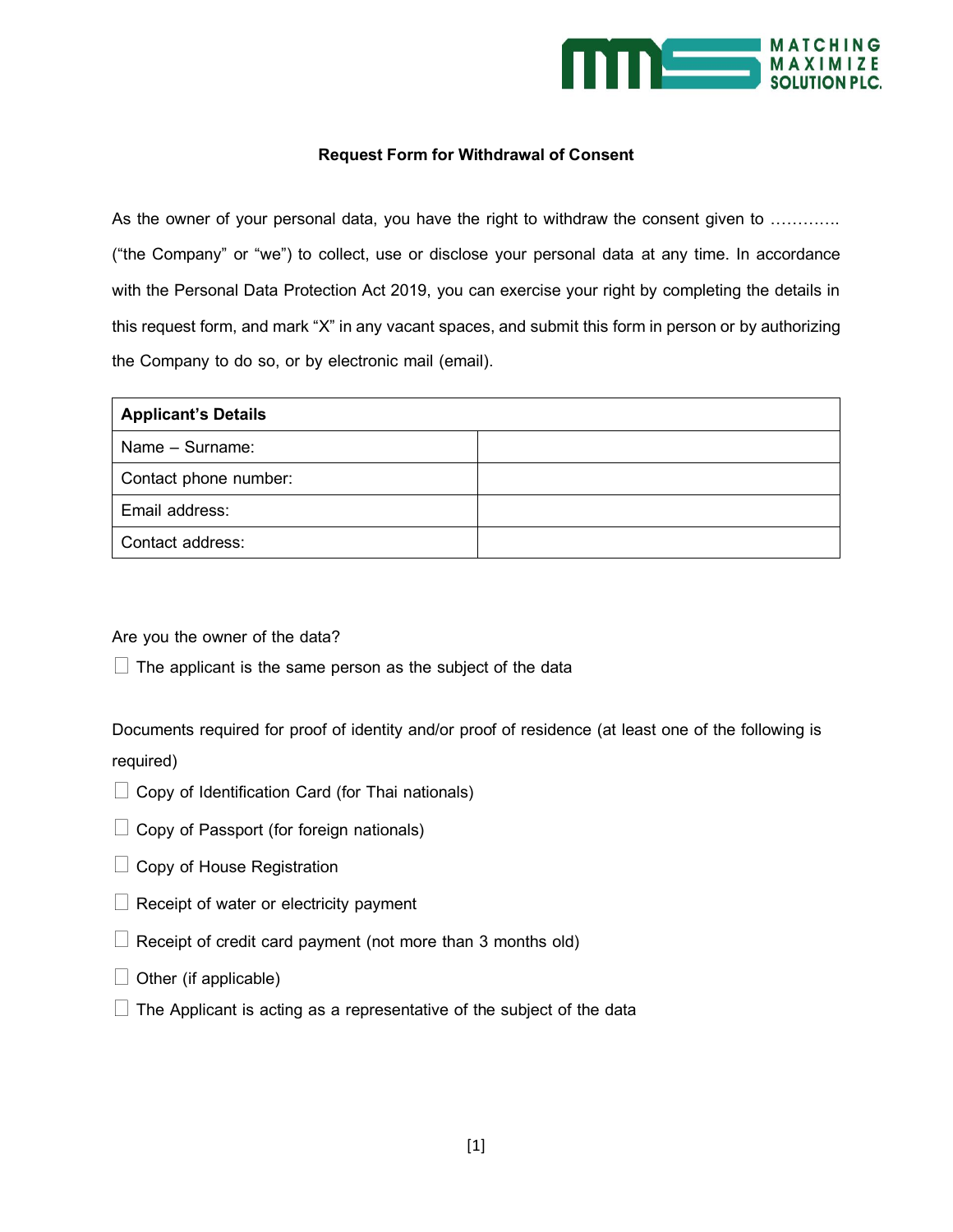

| <b>Data Subject Details</b> |  |
|-----------------------------|--|
| Name - Surname:             |  |
|                             |  |
| Contact phone number:       |  |
|                             |  |
| Email address:              |  |
|                             |  |
| Contact address:            |  |
|                             |  |

I have attached the following documents to verify the authority, identity and residence of the petitioner and data subject to properly exercise our requested rights Required documents to prove the authority given by the subject of the data

Power of attorney\*

Documents proving identity and/or proof of residence (at least one of the following)

 $\Box$  Copy of your Identification Card and the Identification Card of the data subject (for Thai nationals)

 $\Box$  Copy of your Passport and the Passport of the data subject (for foreign nationals)

 $\Box$  Copy of House Registration of the data subject

 $\Box$  Receipt of water or electricity payment of the data subject

 $\Box$  Receipt of credit card payment (not more than 3 months old) of the data subject

 $\Box$  Other (if applicable)

\*The Power of Attorney must:

1. Contain authorization for the petitioner to contact the data controller for permission to access personal data or make a copy of the personal data; to disclose the acquisition of personal data for which the data subject, the authorizing person, did not give consent; (or other rights as specified) including relevant actions until completed.

2. Be clearly signed by the authorizing person.

3. Be dated before the filing of the request.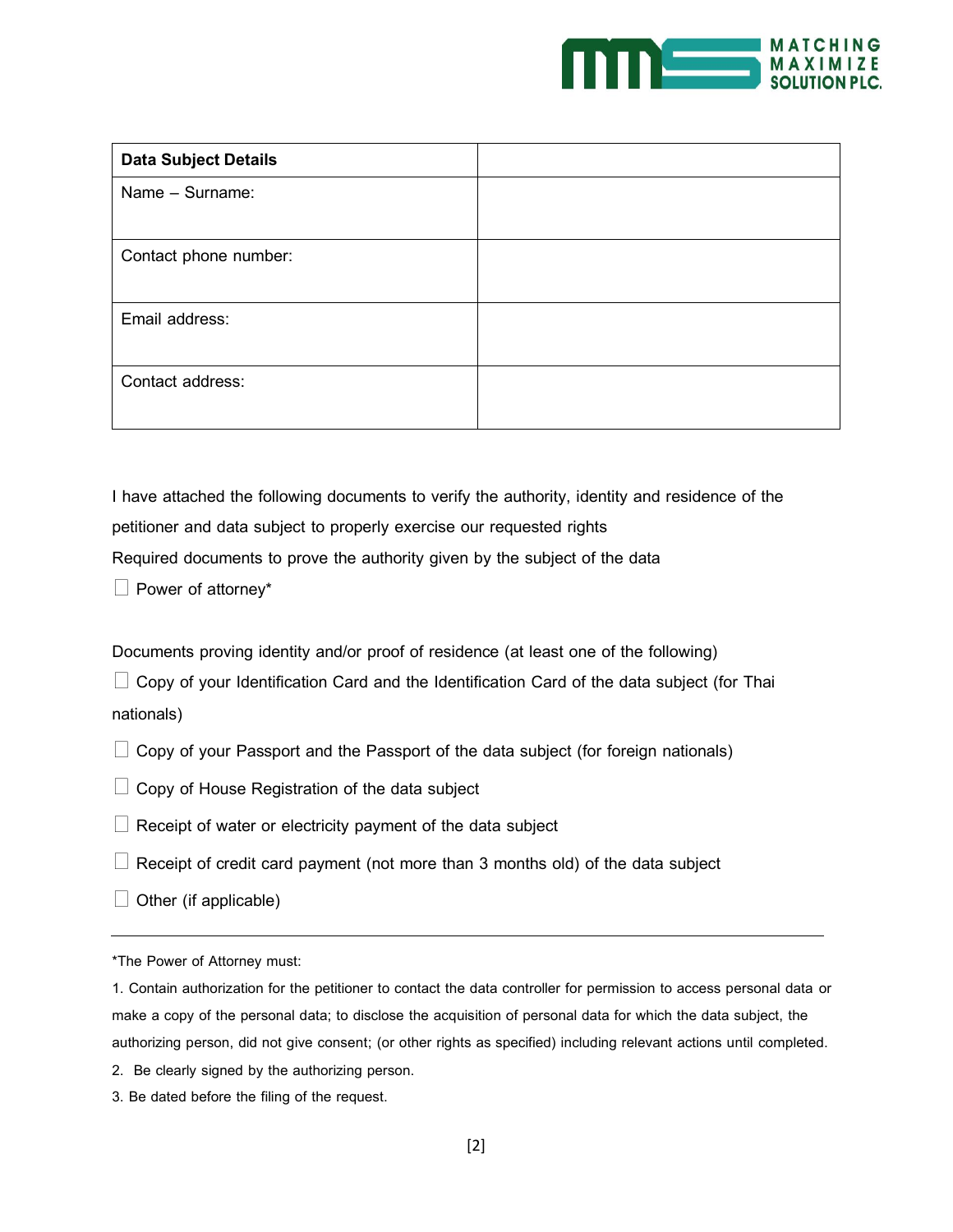

We reserve the right to request additional information or request additional documents from the applicant if the information contained in the request does not clearly show that the petitioner is the owner of the data, or has been authorized to make such a request. We reserve the right to reject the request.

## **Notice of Withdrawal of Consent**

I ……………………………... (please specify name and surname of the personal data subject) hereby withdraw the consent that I have previously given to the Company, and request the suspension of the collection, use and disclosure of my personal data as follows:

\_\_\_\_\_\_\_\_\_\_\_\_\_\_\_\_\_\_\_\_\_\_\_\_\_\_\_\_\_\_\_\_\_\_\_\_\_\_\_\_\_\_\_\_\_\_\_\_\_\_\_\_\_\_\_\_\_\_\_\_\_\_\_\_\_\_\_\_\_\_\_\_\_\_\_\_ \_\_\_\_\_\_\_\_\_\_\_\_\_\_\_\_\_\_\_\_\_\_\_\_\_\_\_\_\_\_\_\_\_\_\_\_\_\_\_\_\_\_\_\_\_\_\_\_\_\_\_\_\_\_\_\_\_\_\_\_\_\_\_\_\_\_\_\_\_\_\_\_\_\_\_\_

\_\_\_\_\_\_\_\_\_\_\_\_\_\_\_\_\_\_\_\_\_\_\_\_\_\_\_\_\_\_\_\_\_\_\_\_\_\_\_\_\_\_\_\_\_\_\_\_\_\_\_\_\_\_\_\_\_\_\_\_\_\_\_\_\_\_\_\_\_\_\_\_\_\_\_\_

\_\_\_\_\_\_\_\_\_\_\_\_\_\_\_\_\_\_\_\_\_\_\_\_\_\_\_\_\_\_\_\_\_\_\_\_\_\_\_\_\_\_\_\_\_\_\_\_\_\_\_\_\_\_\_\_\_\_\_\_\_\_\_\_\_\_\_\_\_\_\_\_\_\_\_\_ \_\_\_\_\_\_\_\_\_\_\_\_\_\_\_\_\_\_\_\_\_\_\_\_\_\_\_\_\_\_\_\_\_\_\_\_\_\_\_\_\_\_\_\_\_\_\_\_\_\_\_\_\_\_\_\_\_\_\_\_\_\_\_\_\_\_\_\_\_\_\_\_\_\_\_\_

\_\_\_\_\_\_\_\_\_\_\_\_\_\_\_\_\_\_\_\_\_\_\_\_\_\_\_\_\_\_\_\_\_\_\_\_\_\_\_\_\_\_\_\_\_\_\_\_\_\_\_\_\_\_\_\_\_\_\_\_\_\_\_\_\_\_\_\_\_\_\_\_\_\_\_\_

 $\Box$  All personal data for which consent was given to collect, use, and disclose.

 $\Box$  Only personal data based on the following consent only (please specify)

For the following purposes:

 $\Box$  All purposes based on the consent given to collect, use, and disclose personal data

 $\Box$  For the following purposes only (please specify)

I understand and accept that the withdrawal of my consent will render me unable to use or receive goods or services; receive information; be offered goods, services, or products; exercise my rights, or receive any rights in connection with the data for which I have withdrawn my consent to use (as the case may be) from the Company until such time as I give my consent again.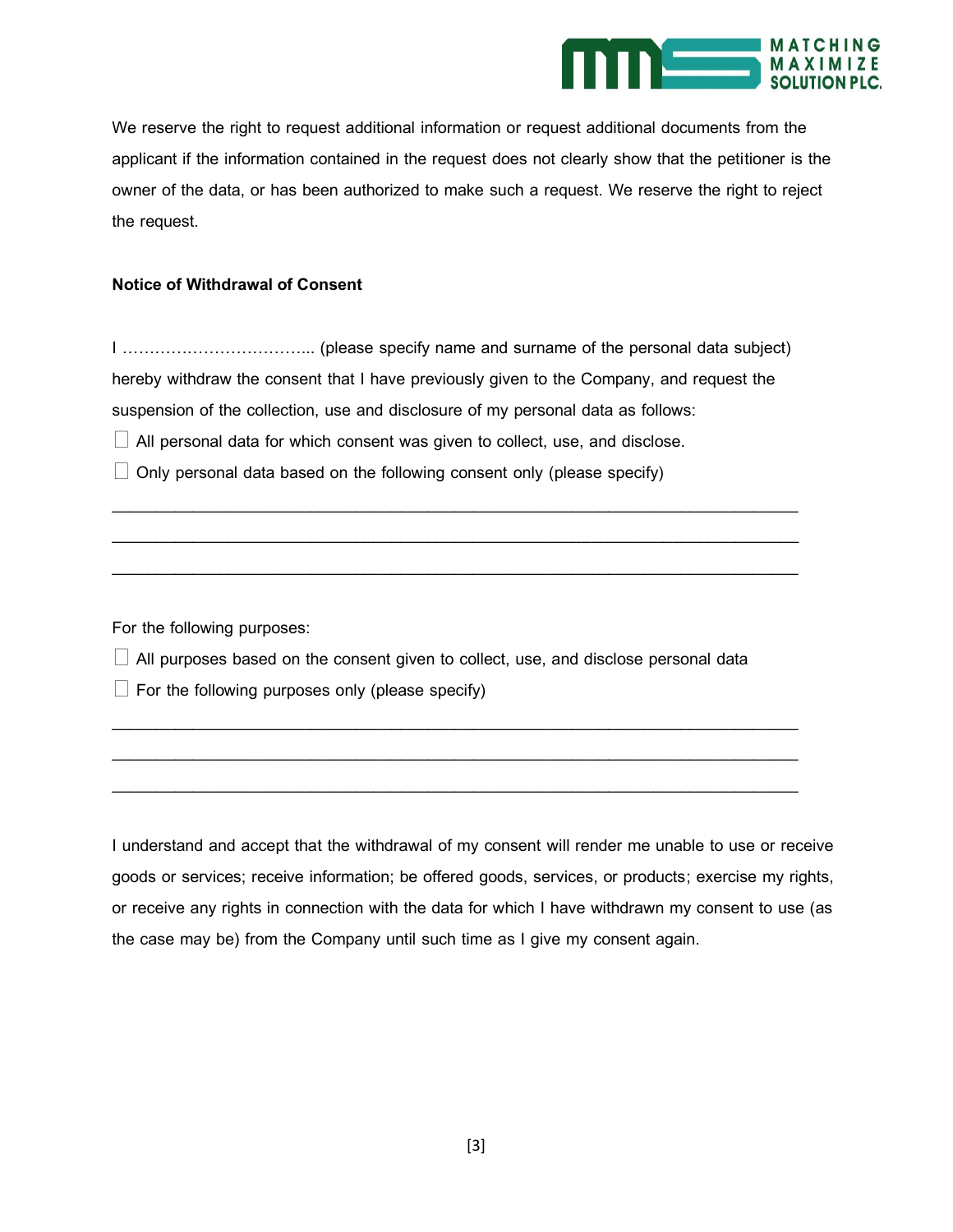

## **Data Controller Disclaimer**

- 1. You must clearly demonstrate that the petitioner is the owner of the data, or has the authority to make such request. If you are unable to demonstrate as such, the Company may not be able to assist you with your request, or your request may be declined
- 2. You must clearly and sufficiently specify the personal data for which you wish to exercise your rights in order for the Company to be able to process your request. If you do not provide sufficient details, the Company may not be able to assist you with your request.
- 3. The Company may request additional documentation from you, if it deems necessary, in the consideration of your request to exercise your rights.
- 4. Upon withdrawal of your consent, the Company will cease the collection, use, or disclosure of personal data for the purposes for which your consent was given, and will notify its agents and/or the Group of Companies' personal data processor to suspend such operations in accordance with the provisions of the Personal Data Protection Act.
- 5. Withdrawal of consent will not affect the collection, use, or disclosure or your personal data that has already been processed on the basis of your consent.
- 6. The Company will use the personal data that you have provided in this request form to consider the processing of your request. Such personal data may be disclosed within the Company or within affiliates of the Group of Companies, or to the contractor or service provider of the Company or affiliates in the Group for the purposes of facilitating your request.
- 7. In addition to the cases in items 1-6 above, the Company reserves the right to refuse your request in the following cases:
	- The request is unreasonable, for example in the event that the petitioner does not have the right to request access to personal data, or we do not possess the requested data.
	- The request is redundant, such as it is a repeat request in part or in whole.
	- The retention of the personal data is for the basis of legal claims, compliance with or exercise of legal claims, the raising of legal claims, or to comply with the law.
- 8. In the event that the Company refuses to process your request, you can complain to the Office of Personal Data Protection Commission.